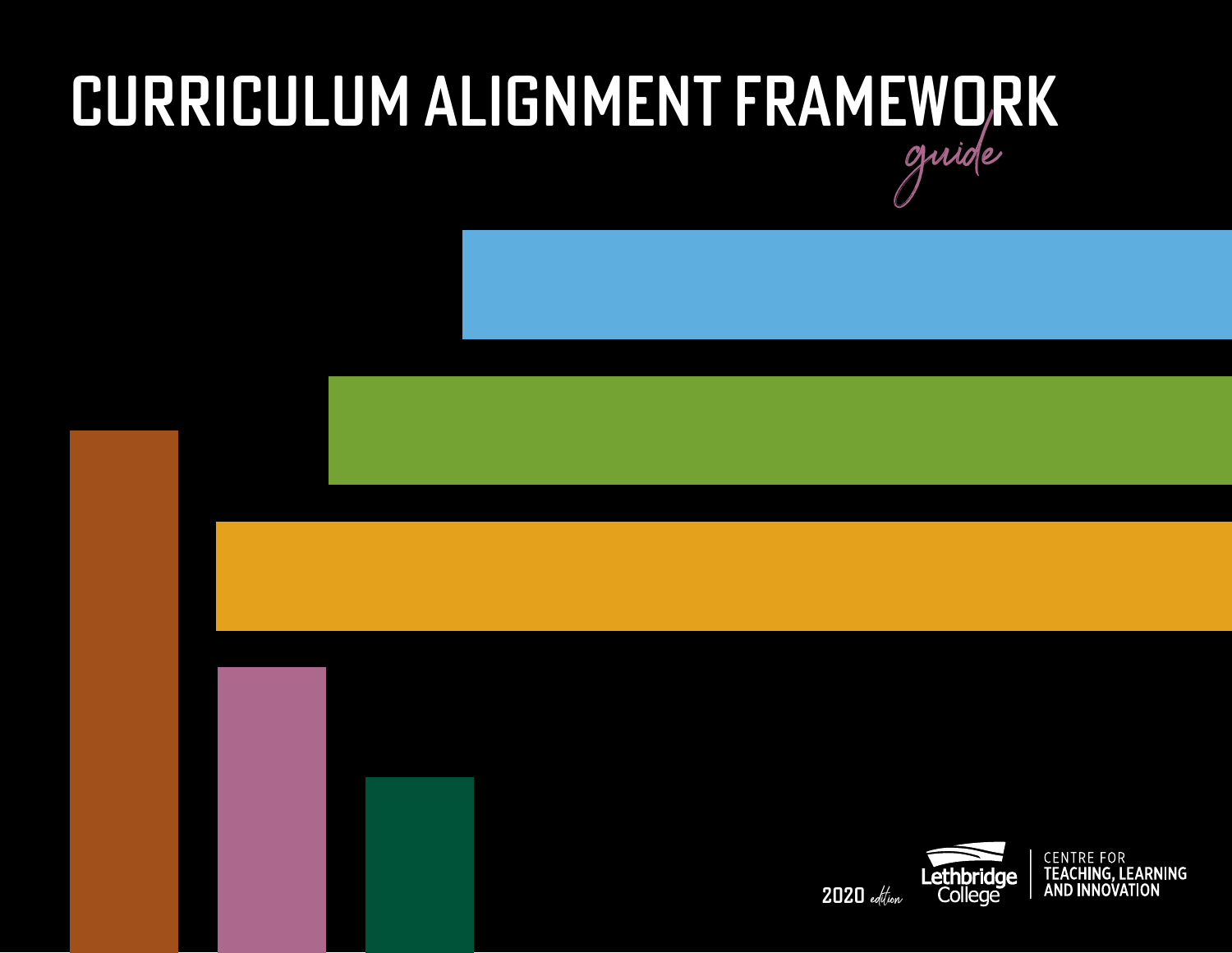# CURRICULUM ALIGNMENT FRAMEWORK guide

### WHAT IS IT?

A Curriculum Alignment Framework (CAF) provides the structure and categories for creating and aligning course curriculum.

## WHY USE IT?

The purpose of a CAF is to integrate opportunities for learners to develop both knowledge and skill-based competencies to achieve each outcome. Essential concepts and skills are addressed for each outcome. They are then aligned with relevant learning opportunities and authentic assessment strategies that reflect what learners will need to understand and be able to do after they graduate and are working in their respective field.

| Teaching Strategies & Formative Assessment  12 |
|------------------------------------------------|
|                                                |
|                                                |
|                                                |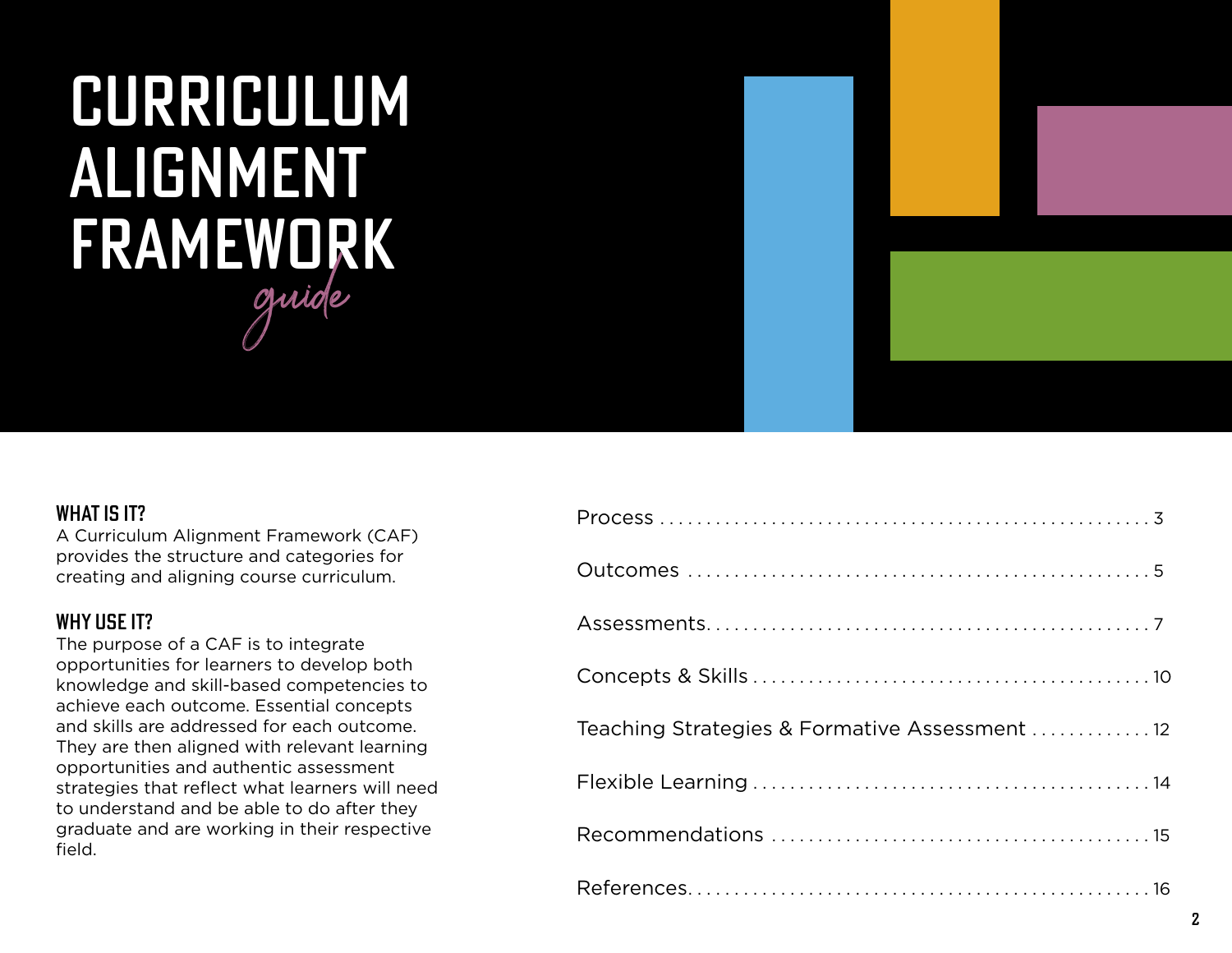

This is a fluid document that should be updated on a regular basis by faculty.

If assistance is required while making updates, a Learning Experience Designer from LXD is happy to help.

### **www.learninginnovation.ca**

403.320.3200 ext. 5388 lxd@lethbridgecollege.ca

The process requires the expertise of the instructors, chairs, and industry partners who understand the intricacies of the subject matter. It results in a framework that is a communication tool between instructors, curriculum specialists, college leaders, and students so they can meaningfully discuss the instruction of the curricula. It can also be adapted to address individual program needs by adding other categories, such as industry competencies, accreditations, values, special materials, or resources key to planning (e.g. art, welding), and mapping assessment questions or criteria and 21st century skills to course and program outcomes to modular outcomes.

Follow the Curriculum Alignment Framework using the guide that follows. (A blank template of the Curriculum Alignment Framework is available on the following page.)

| <b>OUTCOMES</b>                                                                                            | <b>CONCEPTS</b><br>& SKILLS                                                                                             | <b>TEACHING</b><br><b>STRATEGIES</b><br>& FORMATIVE<br><b>ASSESSMENTS</b>                            | <b>ASSESSMENT</b>                                                                                         |
|------------------------------------------------------------------------------------------------------------|-------------------------------------------------------------------------------------------------------------------------|------------------------------------------------------------------------------------------------------|-----------------------------------------------------------------------------------------------------------|
| What do learners<br>need to be able to<br>do as a result of the<br>learning experiences<br>in this course? | <b>Concepts: What</b><br>should learners<br>understand? What<br>do students need to<br>analyze, evaluate, or<br>create? | How can these<br>concepts and<br>skills be taught to<br>promote deeper more<br>significant learning? | What evidence can<br>learners provide to<br>demonstrate their<br>ability to meet the<br>intended outcome? |
|                                                                                                            | <b>Skills:</b> What do<br>learners need to be<br>able to do?                                                            |                                                                                                      |                                                                                                           |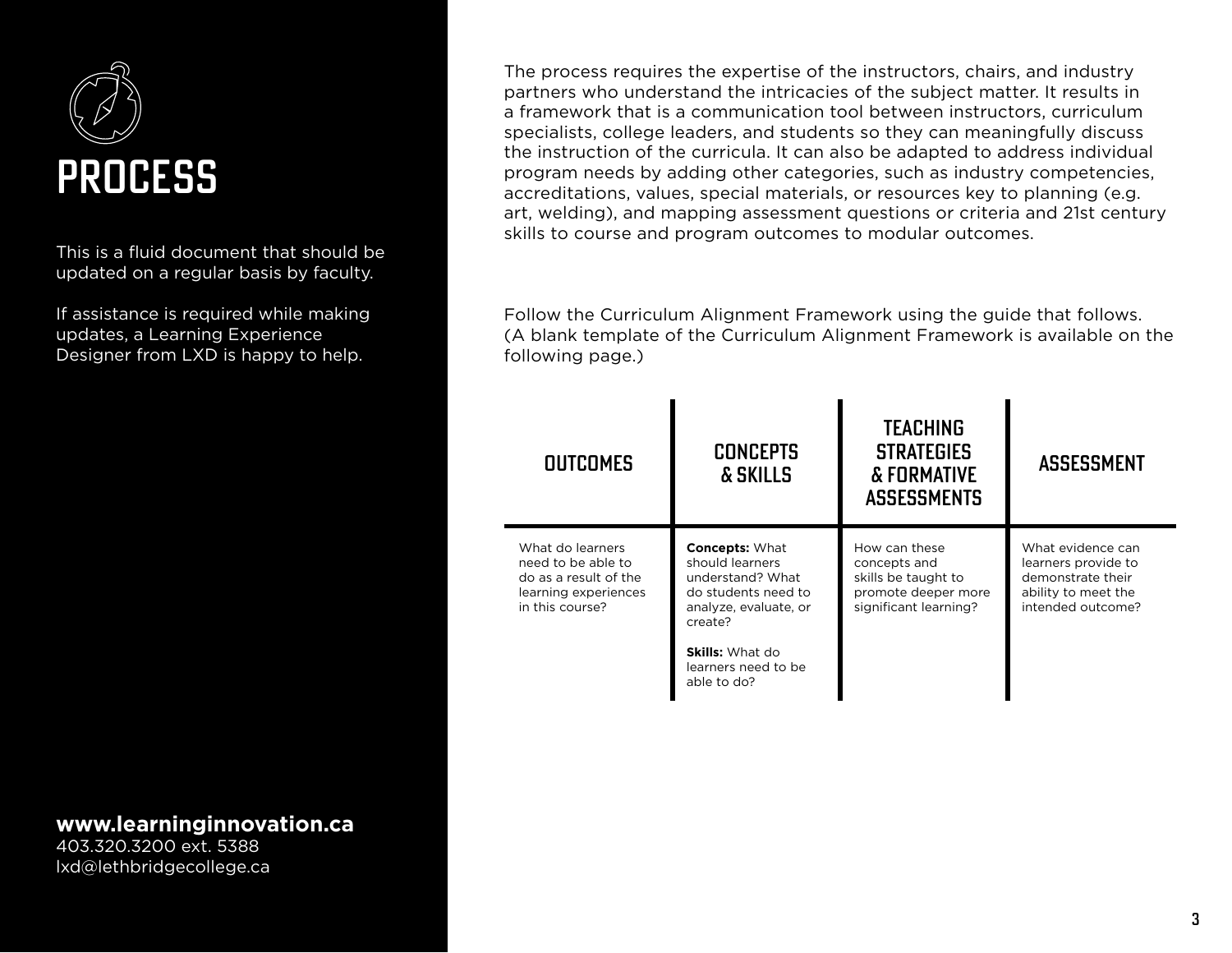# THE FRAMEWORK

| <b>OUTCOMES</b>                                                                                      | <b>CONCEPTS</b><br>& SKILLS                                                                                                                                                    | <b>TEACHING STRATEGIES &amp;</b><br><b>FORMATIVE ASSESSMENTS</b>                            | <b>ASSESSMENT</b>                                                                                   |
|------------------------------------------------------------------------------------------------------|--------------------------------------------------------------------------------------------------------------------------------------------------------------------------------|---------------------------------------------------------------------------------------------|-----------------------------------------------------------------------------------------------------|
| What do learners need to be able<br>to do as a result of the learning<br>experiences in this course? | <b>CONCEPTS:</b> What should learners<br>understand? What do students<br>need to analyze, evaluate, or<br>create?<br><b>SKILLS:</b> What do learners need to<br>be able to do? | How can these concepts and skills be taught to promote<br>deeper more significant learning? | What evidence can learners provide to<br>demonstrate their ability to meet the<br>intended outcome? |
|                                                                                                      |                                                                                                                                                                                |                                                                                             |                                                                                                     |
|                                                                                                      |                                                                                                                                                                                |                                                                                             |                                                                                                     |
|                                                                                                      |                                                                                                                                                                                |                                                                                             |                                                                                                     |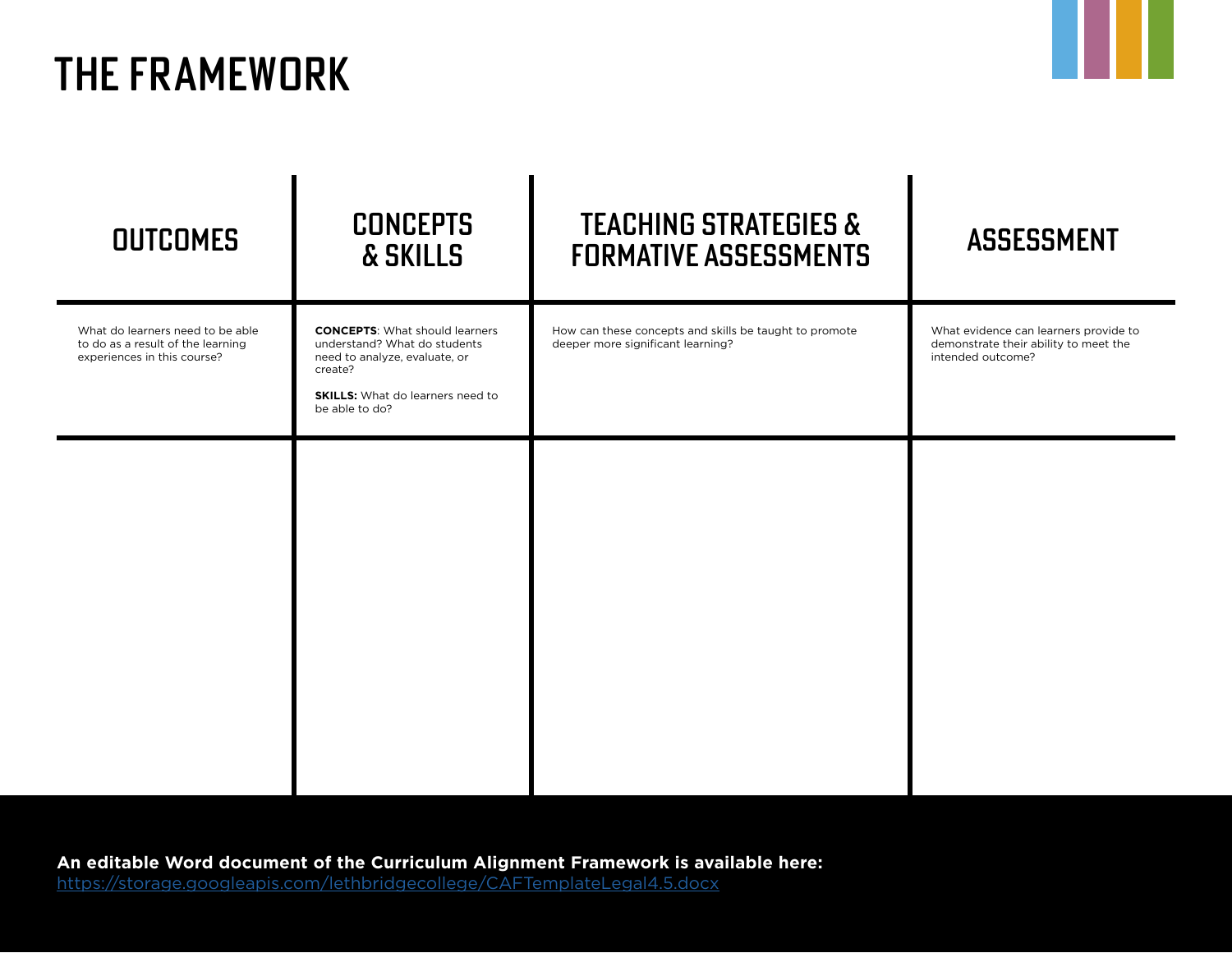

Each outcome should consist of at least one key assessment to measure a learner's ability to achieve that outcome. Once established, these two components drive the rest of the learning design process, including content, delivery, teaching, and formative assessment strategies.

## NOTE:

Excellent resources for choosing the appropriate verbs are Fink's Taxonomy (2003) or the more common Bloom's taxonomy (1956). The University of New Mexico School of Medicine (2005) has a great resource that uses both Fink's and Bloom's taxonomies. If you are looking for the perfect verb, start here:

Using the Curriculum Alignment Framework template, start with the outcomes column. Otherwise known as "Backwards Design," (Wiggins, G., McTighe, J., 1998) this method starts by setting the goals or desired results of the learning experience first. Begin by asking yourself:

- What do learners need to be able to do as a result of this learning experience?
- Are the outcomes connected to the program graduate roles and real-life contexts?

In the row (under the outcomes column), write a statement that clearly describes what you intend for learners to be able to do outside of the learning environment as a result of the work they do inside the learning environment. You can include specific module titles, date ranges, or course-to-module outcomes mapping here. According to Stiehl and Lewchuck (2012) each outcome should have the following characteristics:

| ACTION            | Written in an active voice using carefully chosen action words - e.g. explain,<br>construct, distinguish, measure.                                                                                                                                     |
|-------------------|--------------------------------------------------------------------------------------------------------------------------------------------------------------------------------------------------------------------------------------------------------|
| <b>CONTEXT</b>    | Learner focused and describe what is envisioned students will do immediately<br>"after" and "outside" their educational experience.                                                                                                                    |
| SCOPE             | The expectations are realistic and reasonable given available resources and<br>timeframes.                                                                                                                                                             |
| <b>COMPLEXITY</b> | The statements are complex enough to drive a rigorous body of content and<br>assessment strategies. They should focus on the application and integration of<br>acquired knowledge and skills that may be used by the learner now and in the<br>future. |
| <b>CI ARITY</b>   | The outcome statements are short, well-constructed, clear, and easy-to-interpret<br>sentences.                                                                                                                                                         |

## WHO?  $+$  DOES WHAT?  $+$  TO ACCOMPLISH THIS...  $=$  A WELL WRITTEN OUTCOME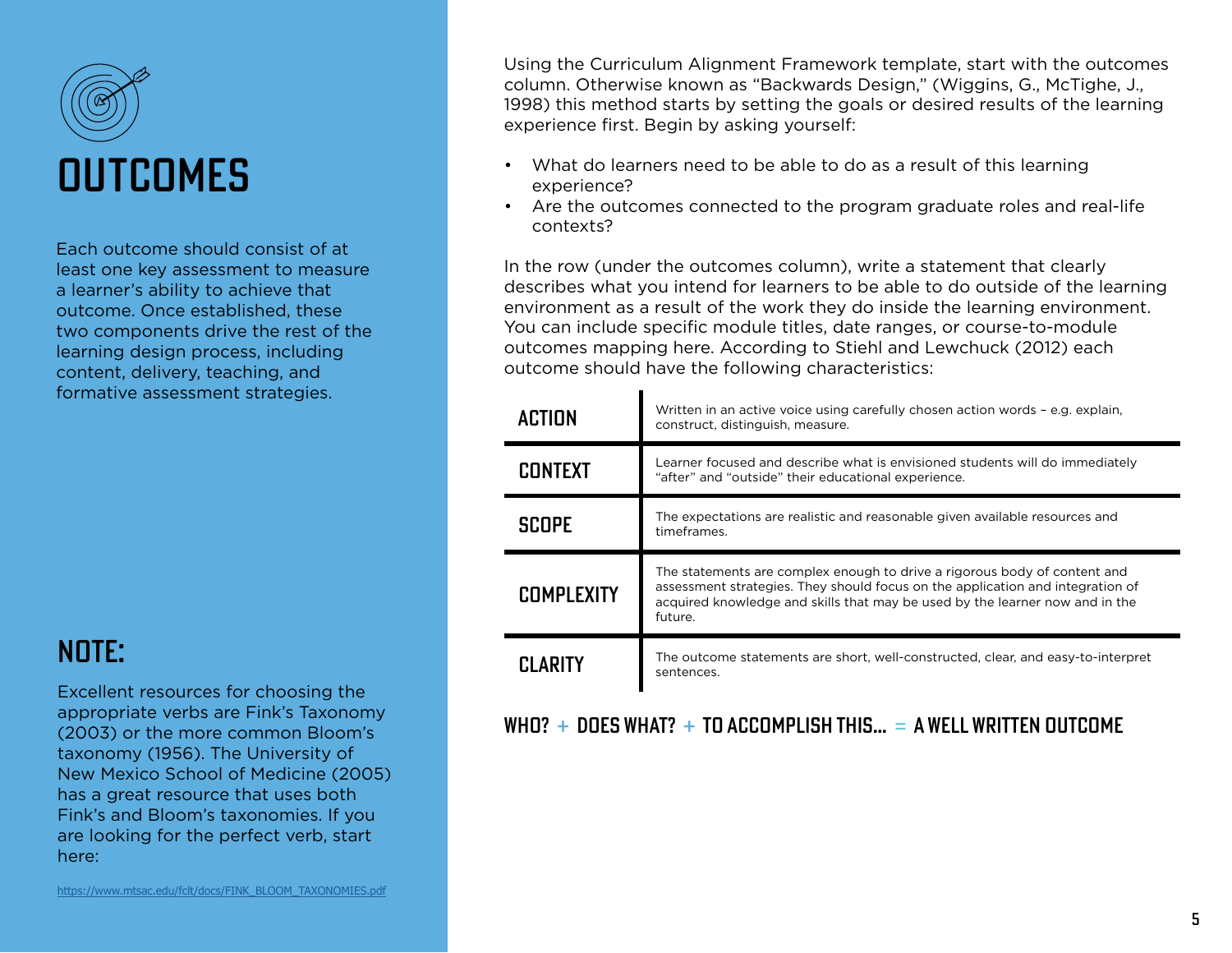# CHECKPOINT: OUTCOMES

| <b>OUTCOMES</b>                                                                                                          | <b>CONCEPTS</b><br>& SKILLS                                                                                                                                                    | <b>TEACHING STRATEGIES &amp;</b><br><b>FORMATIVE ASSESSMENTS</b>                            | <b>ASSESSMENT</b>                                                                                   |
|--------------------------------------------------------------------------------------------------------------------------|--------------------------------------------------------------------------------------------------------------------------------------------------------------------------------|---------------------------------------------------------------------------------------------|-----------------------------------------------------------------------------------------------------|
| What do learners need to be able<br>to do as a result of the learning<br>experiences in this course?                     | <b>CONCEPTS:</b> What should learners<br>understand? What do students<br>need to analyze, evaluate, or<br>create?<br><b>SKILLS:</b> What do learners need to<br>be able to do? | How can these concepts and skills be taught to promote<br>deeper more significant learning? | What evidence can learners provide to<br>demonstrate their ability to meet the<br>intended outcome? |
| Apply project approach teaching<br>and learning methods to the<br>curriculum of an Early Childhood<br>Education Program. |                                                                                                                                                                                |                                                                                             |                                                                                                     |



After each stage in the process-Outcomes, Assessment, Concepts & skills, and Teaching Strategies & Formative Assessments-and before moving on to the next section—get feedback.

Share the statements you have developed with at least one other colleague (even if they don't teach the same subject), a curriculum specialist or someone who is currently working in industry. Have them provide written feedback if possible. In your discussions, consider the following:

- What are learner's needs in the context of the entire program?
- What different ways could the learning experience be bundled and delivered?

This might spark some ideas for the next step in developing your Curriculum Alignment Framework.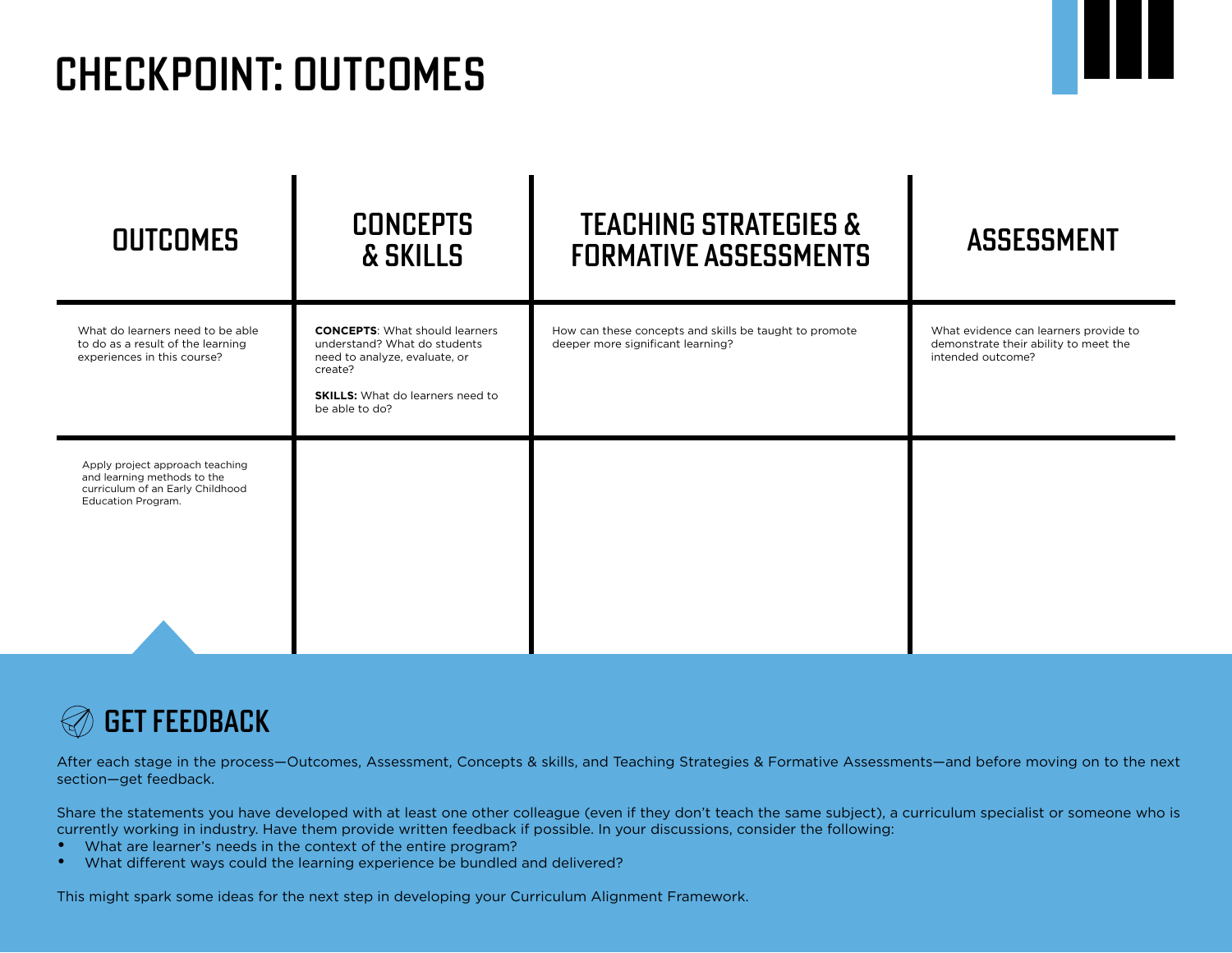

After you have finished developing (or revising) the intended learning outcomes, jump to the end of the table and identify what evidence learners can provide to demonstrate their ability to meet the outcome.

In this Curriculum Alignment Framework, the assessment section is for key assessments only. These are summative, meaning that they represent the sum of all learning experiences connected to a particular learning outcome and are for marks. Though these key summative assessment tasks could be quizzes and instructor made tests, also consider some of the options in the table to the right. These assessments go beyond a test of knowledge to provide evidence of the learner's ability to meet the outcome.

## SUMMATIVE ASSESSMENT AS AUTHENTIC

The key assessment tasks should demonstrate meaningful application of real life knowledge and skills that are relevant to the roles learners will fill. These types of assessments can come in various forms depending on what the outcome states.

The following examples (Wiggins, G., McTighe, J., 1999) might spark some ideas as you create the assessments for each section. You could also ask learners to choose from various options, as long as what they choose provides the necessary evidence that they have met the outcome.

| <b>WRITTEN</b>                                                                                                                                                                                                                                                                        | <b>VERBAL</b>                                                                                                                | <b>VISUAL</b>                                                                                                                                                         |
|---------------------------------------------------------------------------------------------------------------------------------------------------------------------------------------------------------------------------------------------------------------------------------------|------------------------------------------------------------------------------------------------------------------------------|-----------------------------------------------------------------------------------------------------------------------------------------------------------------------|
| Research Report<br>Infographic<br>Game<br><b>Brochure</b><br>Editorial<br>Essay<br>Lab Report<br>Magazine Article<br><b>Position Paper</b><br>Story<br><b>Book Report</b><br>Advertisements<br>Student discussion<br><b>Twitter Feed</b><br>Blog<br>Webpage<br>Obituary<br>Case Study | Podcast<br>Debate<br>Discussion<br>Interview<br>Newscast<br>Presentation<br>Song<br>Teaching a Lesson<br>Moderating a Debate | Advertisement<br>Poster<br>Cartoon<br>Collage<br>Webpage<br>Animation<br>Video<br>Infographic<br>Diagrams<br><b>Illustration</b><br>Map<br>Presentation<br>Storyboard |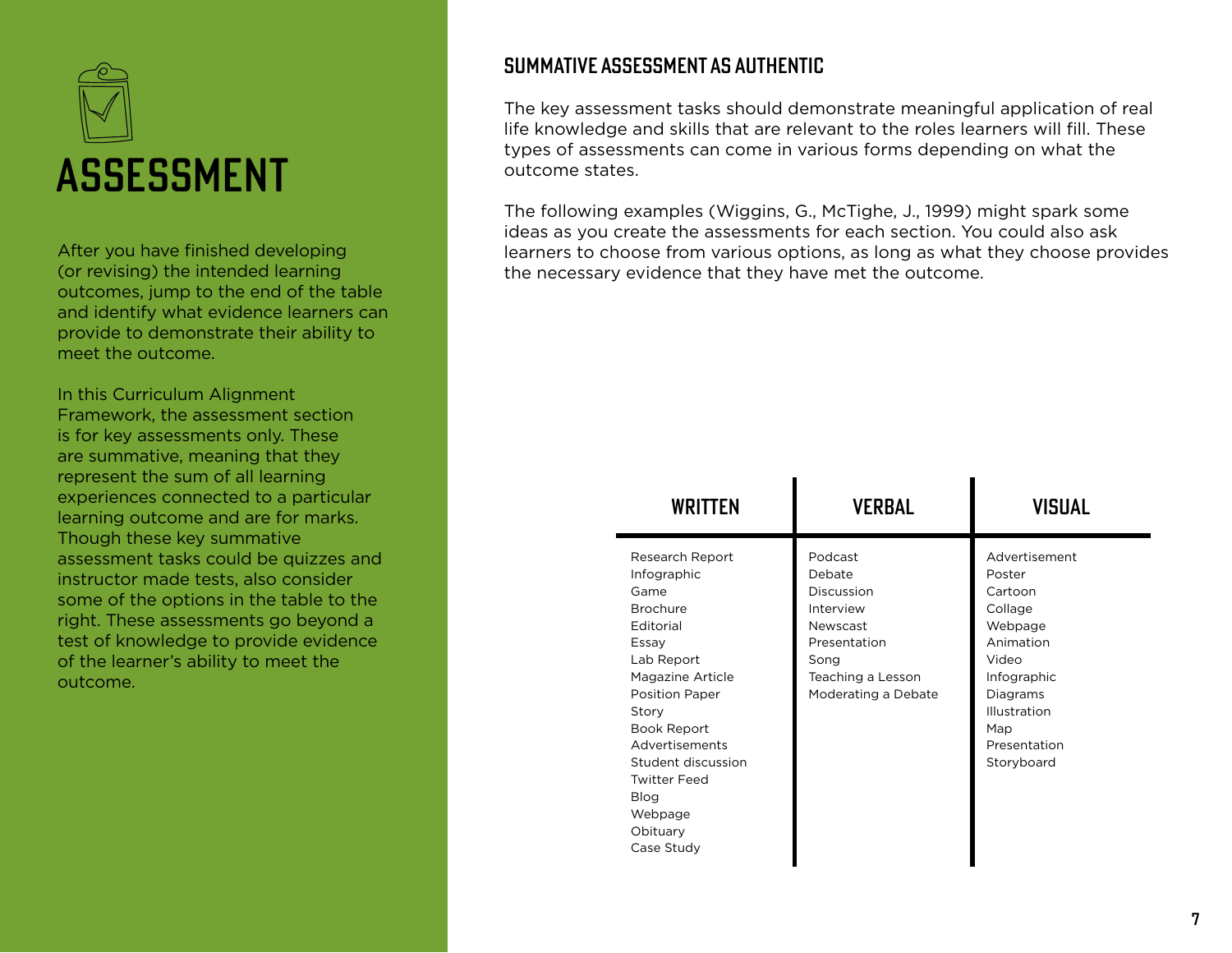

The assessment description should include enough detail for anyone to understand what the expectations are and how it aligns with the intended learning outcome.

Assessments can also be weighted here (ie. 25%) to clarify expectations and plan when and how much of the overall grade will be factored in at what point.

College policies, like the assessment policy, will help you determine when you need to assess students and how much you need to grade by what point to give appropriate feedback before a withdrawal deadline.

See College Policies: [www.lethbridgecollege.ca/about-us/policies-procedures](http://www.lethbridgecollege.ca/about-us/policies-procedures)

## GET FEEDBACK

In your discussions, consider the following:

- Do your assessments test your outcomes?
- Is there clear criteria and an assessment tool (ie. Rubric, etc.) for the assessments?
- How might this assessment strategy compare to other assessment strategies learners might encounter in their learning pathways?
- Are there synergies?
- Are there resources (The Learning Café, The Library) that could be accessed to help learners succeed and make their learning more significant?

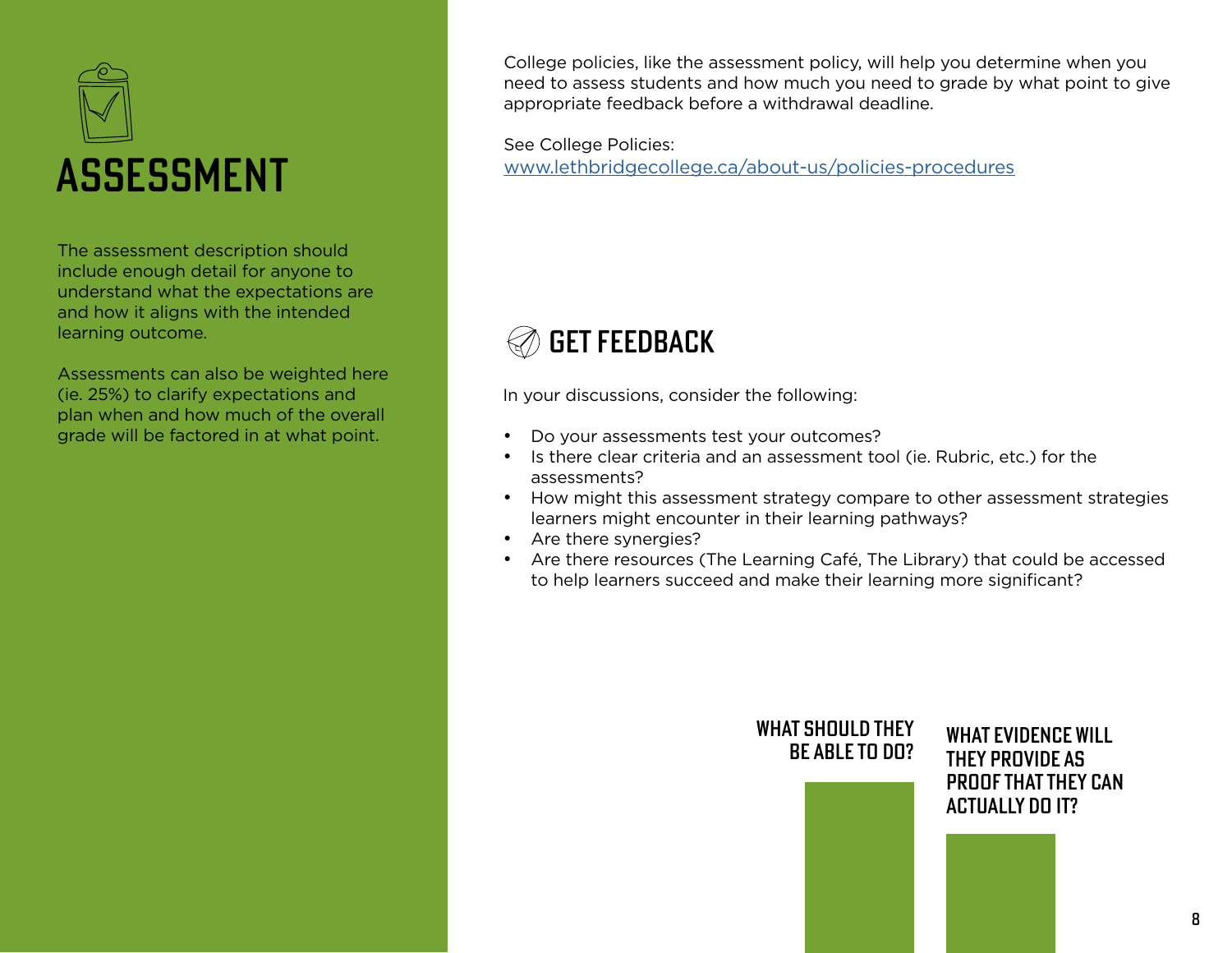# CHECKPOINT: ASSESSMENT

| <b>OUTCOMES</b>                                                                                                          | <b>CONCEPTS</b><br>& SKILLS                                                                                                                                                    | <b>TEACHING STRATEGIES &amp;</b><br><b>FORMATIVE ASSESSMENTS</b>                            | <b>ASSESSMENT</b>                                                                                                                                                                                                                                                                                       |
|--------------------------------------------------------------------------------------------------------------------------|--------------------------------------------------------------------------------------------------------------------------------------------------------------------------------|---------------------------------------------------------------------------------------------|---------------------------------------------------------------------------------------------------------------------------------------------------------------------------------------------------------------------------------------------------------------------------------------------------------|
| What do learners need to be able<br>to do as a result of the learning<br>experiences in this course?                     | <b>CONCEPTS:</b> What should learners<br>understand? What do students<br>need to analyze, evaluate, or<br>create?<br><b>SKILLS:</b> What do learners need to<br>be able to do? | How can these concepts and skills be taught to promote<br>deeper more significant learning? | What evidence can learners provide to<br>demonstrate their ability to meet the<br>intended outcome?                                                                                                                                                                                                     |
| Apply project approach teaching<br>and learning methods to the<br>curriculum of an Early Childhood<br>Education Program. |                                                                                                                                                                                |                                                                                             | THE PROJECT APPROACH:<br>The student develops, employs and<br>evaluates a unit of curriculum using the<br>project approach. The assignment is done<br>in three phases, each with its own grading<br>criteria and due date to ensure student<br>success.<br>1. Webbing<br>2. Investigating<br>3. Sharing |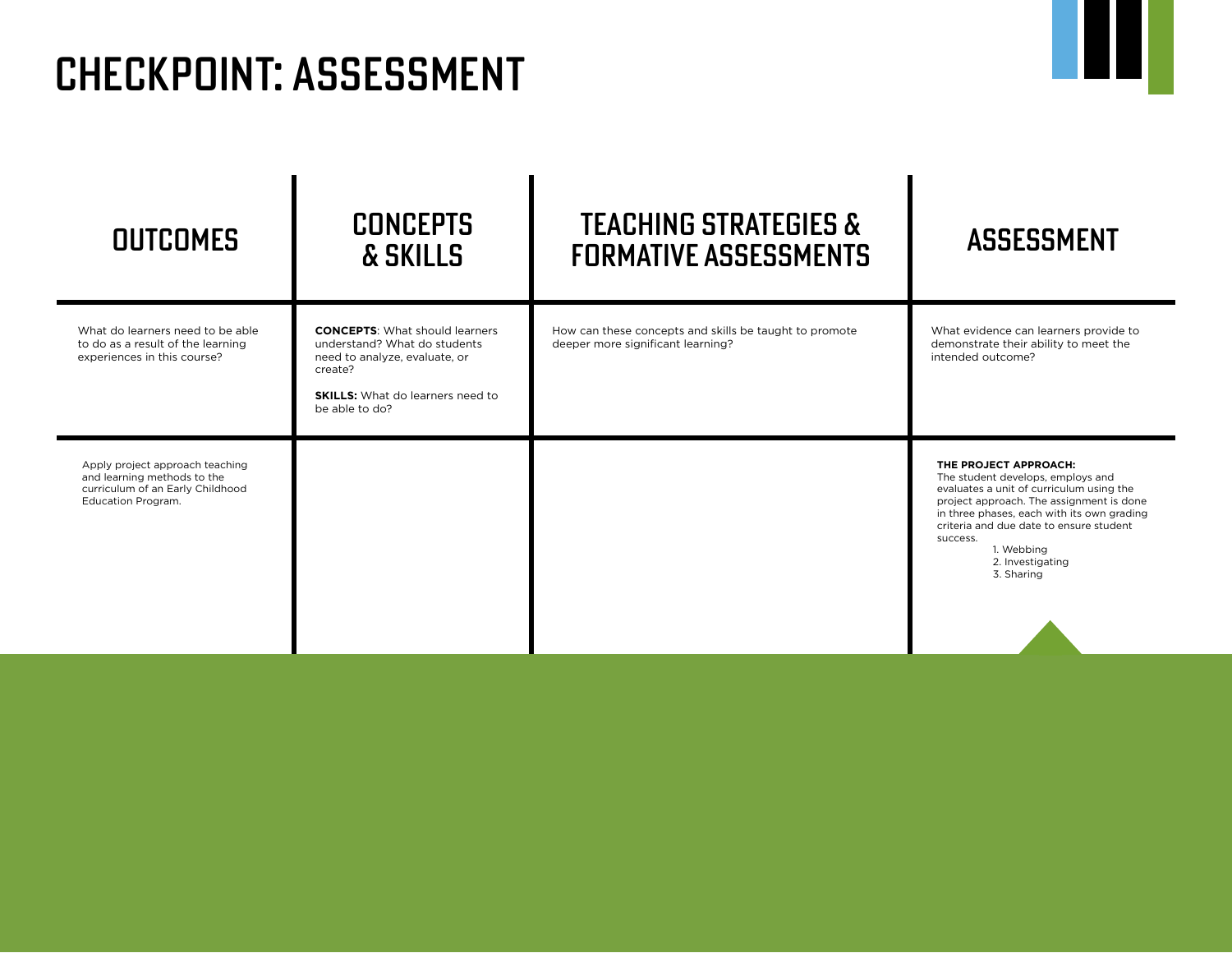

At this point, you have identified the outcome and aligned it to an assessment strategy that will provide the appropriate evidence. Now we return to the outcome and break it into parts (or modules). Think of these as building blocks or steps to achieving the outcomes. This is the section that will guide the content, teaching and formative assessment strategies. For every outcome there might be several concepts and skills that the learner must achieve to be successful on the key assessment(s) and achieving the outcome.

NOTE:

Not all outcomes will require both skills and concepts. Some might only be concept-based.

**Definitions:** (Stiehl, R., Lewchuk, L. 2012. P. 107)

**Concepts:** Major ideas they need to understand, usually expressed in as little as 1-3 words. These usually do not begin with a verb. Try not to write these as outcomes.

**Skills:** Specific tasks they need to be able to do which are mastered through practice and feedback. These will usually start with a verb.

Here are some tips to follow when developing concepts: (Stiehl, R., Lewchuk, L. 2012, p. 98)

| A | Reduce the number of 'topics' taught.                                                                                                                                       |
|---|-----------------------------------------------------------------------------------------------------------------------------------------------------------------------------|
| B | Remove unnecessary details from topics.                                                                                                                                     |
|   | Limit technical vocabulary to essential terms (concepts).                                                                                                                   |
|   | Try to keep your concepts as just a couple of words that aren't verbs (e.g. deviance, social norms).                                                                        |
|   | Build/scaffold from simpler concepts (knowledge and comprehension) to higher level concepts<br>(analysis, creation/synthesis, and evaluation—with verbs used if necessary). |

Help your learners gain a deeper, more profound understanding by focusing on the important concepts and purging all the rest. Do your concepts and skills support your outcome?



In your discussions, consider the following:

- What is the most important idea your outcome is trying to achieve?
- Are the concepts and skills aligned to both it and the assessment you designed previously?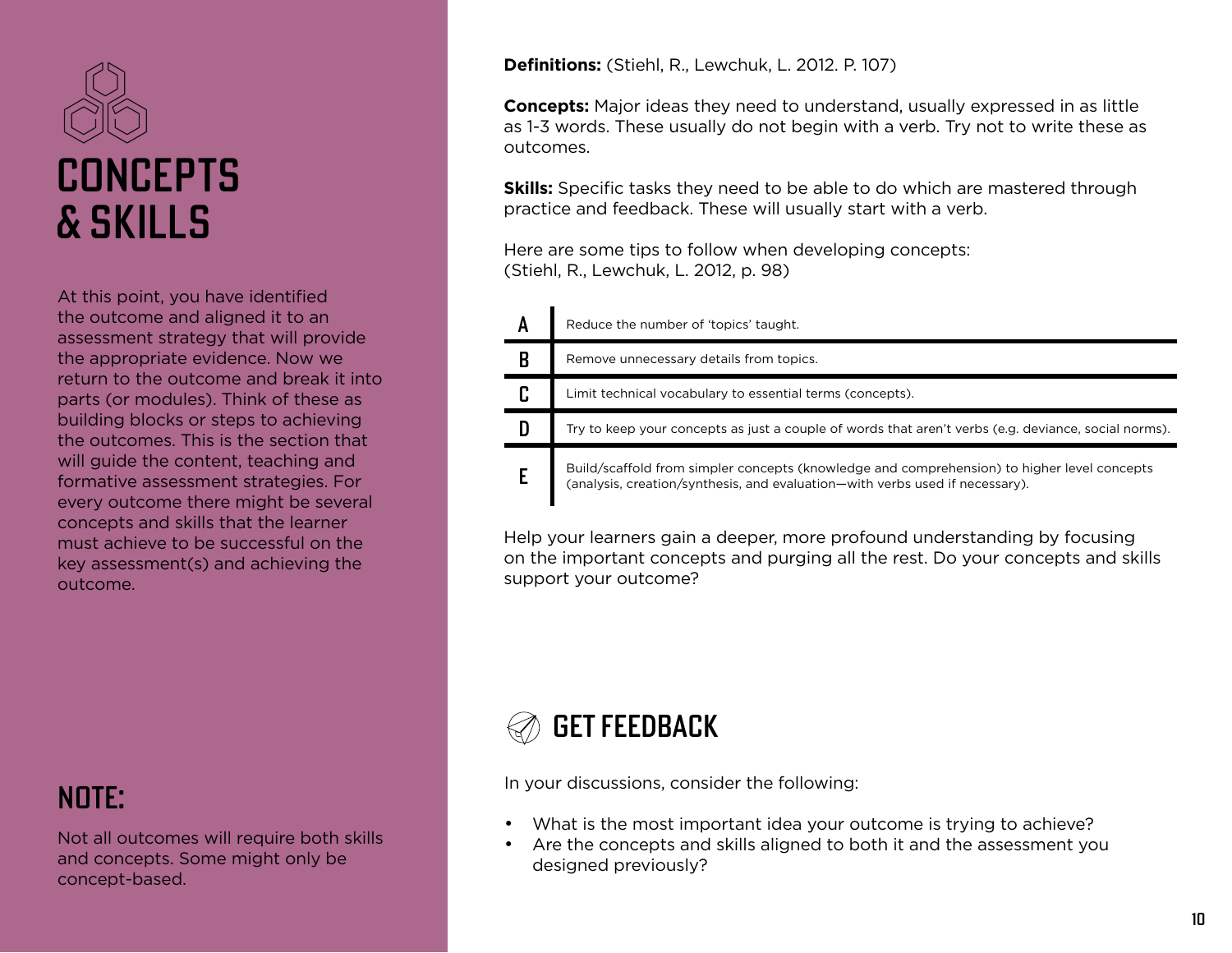# CHECKPOINT: CONCEPTS & SKILLS

| <b>OUTCOMES</b>                                                                                                          | <b>CONCEPTS</b><br>& SKILLS                                                                                                                                                                                                                                                                         | <b>TEACHING STRATEGIES &amp;</b><br><b>FORMATIVE ASSESSMENTS</b>                            | <b>ASSESSMENT</b>                                                                                                                                                                                                                                                                                       |
|--------------------------------------------------------------------------------------------------------------------------|-----------------------------------------------------------------------------------------------------------------------------------------------------------------------------------------------------------------------------------------------------------------------------------------------------|---------------------------------------------------------------------------------------------|---------------------------------------------------------------------------------------------------------------------------------------------------------------------------------------------------------------------------------------------------------------------------------------------------------|
| What do learners need to be able<br>to do as a result of the learning<br>experiences in this course?                     | <b>CONCEPTS:</b> What should learners<br>understand? What do students<br>need to analyze, evaluate, or<br>create?<br><b>SKILLS:</b> What do learners need to<br>be able to do?                                                                                                                      | How can these concepts and skills be taught to promote<br>deeper more significant learning? | What evidence can learners provide to<br>demonstrate their ability to meet the<br>intended outcome?                                                                                                                                                                                                     |
| Apply project approach teaching<br>and learning methods to the<br>curriculum of an Early Childhood<br>Education Program. | <b>CONCEPT: Project Approach</b><br><b>CONCEPT: Adaptation Method</b><br><b>CONCEPT: Program Curricula</b><br><b>SKILL:</b> Plan and create learning<br>activities within a variety of<br>curricula<br><b>SKILL:</b> Apply the learning activity<br><b>SKILL:</b> Evaluate the learning<br>activity |                                                                                             | THE PROJECT APPROACH:<br>The student develops, employs and<br>evaluates a unit of curriculum using the<br>project approach. The assignment is done<br>in three phases, each with its own grading<br>criteria and due date to ensure student<br>success.<br>1. Webbing<br>2. Investigating<br>3. Sharing |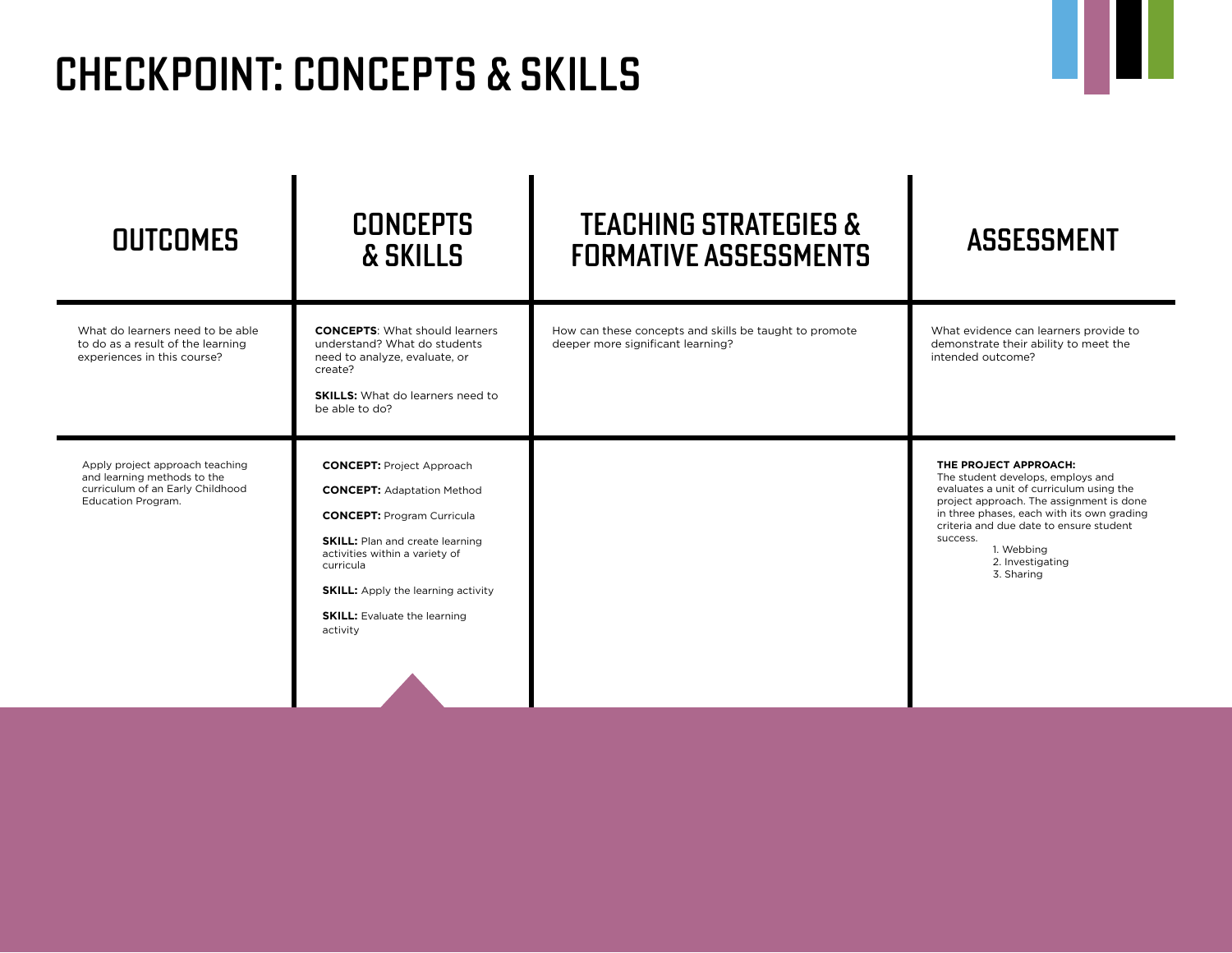

## TEACHING **STRATEGIES** & FORMATIVE ASSESSMENT

Recognizing that each instructor brings his or her own flair to the classroom, this section is meant to be more suggestive than concrete. However, it is still important to align your teaching strategies and formative assessments to your outcomes and more specifically to the concepts and skills. For example, a concept is going to be taught differently than a skill. If the outcome requires them to "understand" something then you help build that concept through readings, providing visuals and dialogues. Skills are taught through practice and feedback repetitions.

Universal Design for Learning principles advise the use of variety in representation, action and expression, and engagement, which usually influence choices in instructional strategies or assessment.

When developing formative assessment and teaching strategies, follow these universal design principles: (CAST, 2015; UDL on Campus, N.D.)

| A | Present the content in different ways, and make connections between them (text, graphs, charts,<br>images, videos, demonstrations, objects to manipulate, etc).                                                             |
|---|-----------------------------------------------------------------------------------------------------------------------------------------------------------------------------------------------------------------------------|
| B | Provide multiple opportunities for students to express and take action (ongoing assessment and<br>providing different ways for students to work with the information while demonstrating their<br>progression of learning). |
| C | Provide multiple means of student engagement (stimulate interest, motivation, and persistence in<br>learning; tap into what they already know or can do).                                                                   |



In your discussions, consider the following:

- Do the teaching strategies and formative assessments align to the most important idea your outcome is trying to achieve?
- Finally do all areas in each category align with the outcome?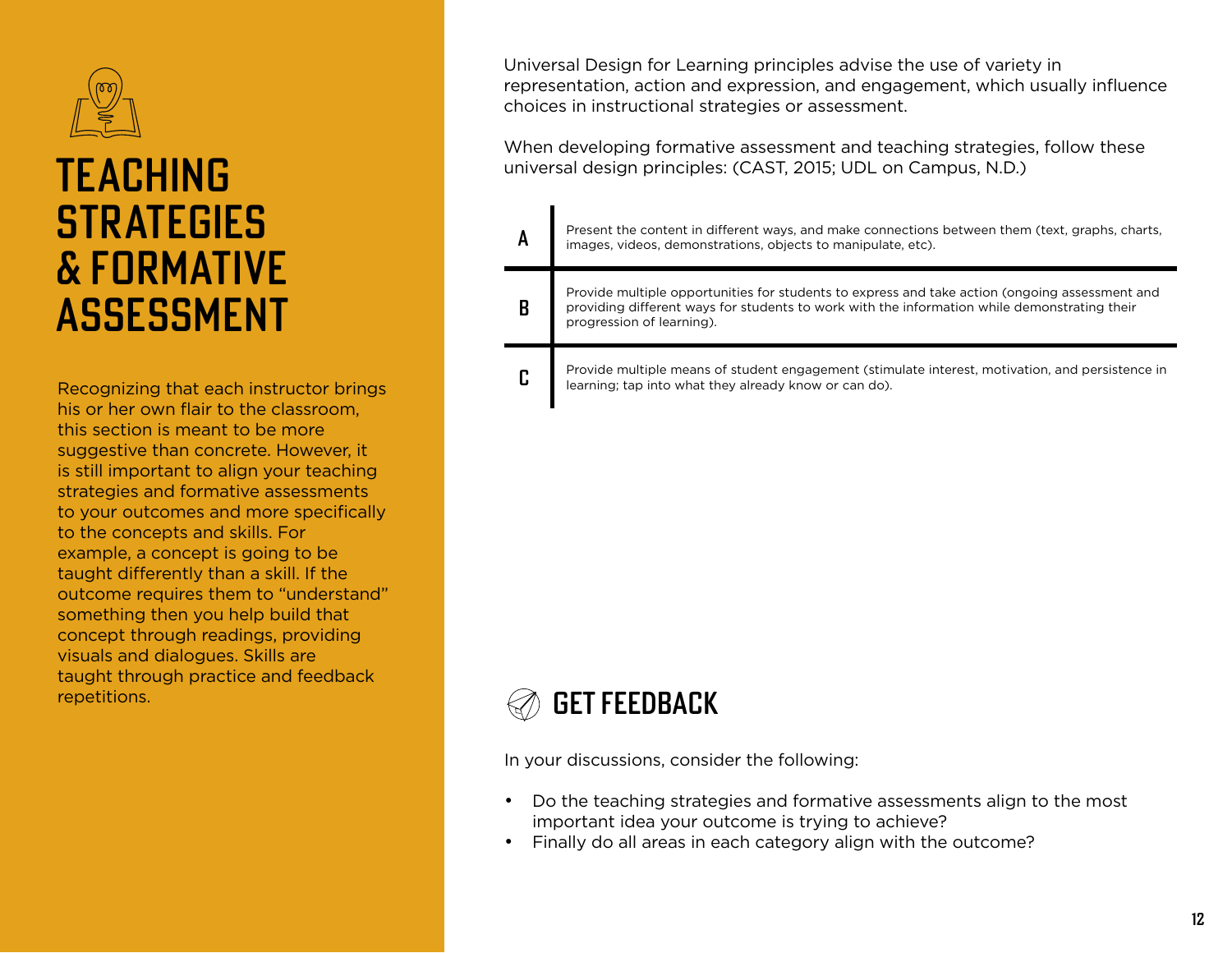### OUTCOMES CONCEPTS & SKILLS TEACHING STRATEGIES & FORMATIVE ASSESSMENTS ASSESSMENT What do learners need to be able to do as a result of the learning experiences in this course? **CONCEPTS**: What should learners understand? What do students need to analyze, evaluate, or create? **SKILLS:** What do learners need to be able to do? How can these concepts and skills be taught to promote deeper more significant learning? What evidence can learners provide to demonstrate their ability to meet the intended outcome? **CONCEPT:** Project Approach **CONCEPT:** Adaptation Method **CONCEPT:** Program Curricula **SKILL:** Plan and create learning activities within a variety of curricula **SKILL:** Apply the learning activity **SKILL:** Evaluate the learning activity **READING:** Chapters 1,2,6–8 (required) and 3–5 (optional) from The Project Approach **VIDEO:** The Project Approach to Teaching **FEEDBACK:** Think-Pair-Share activities on the readings. **CLASS LECTURE:** The Adaptation Method (using stories and examples) **READING:** Chapters 3–4 (required) – The Adaptation Method **FEEDBACK:** Online discussion: Compare these two methods outlining their strengths and weaknesses. When would you use them in your practice? **READING:** Chapter 10 (required) and 3–5 (optional) from The Project Approach **LECTURE USING EXEMPLARS:** Key Components to Curriculum **FEEDBACK:** (1) Small group activity. Students develop a mini unit in teams using topics provided by the instructor. All projects are shared with class. Students must provide written feedback on each other's projects. (2) Check your knowledge activities. **VIDEO:** https://www.youtube.com/watch?v=viiEzpuL6p[Y](http:// ) **GRAPHIC ORGANIZER:** Depict the major concepts and their connection to the outcomes. **TIPS FOR SUCCESS:** Tips offered throughout each learning experience on how to develop curricula using the project approach. **PRACTICE:** Students plan and create learning activities using The Project Approach. **FEEDBACK:** (1) Students develop an infographic that illustrates planned activities within a variety of curricula that clearly incorporates the project approach. (2) Show students examples of infographics and offer suggestions on how to create (e.g. Piktochart, easel.ly). **PRACTICE & FEEDBACK:** Scenarios: Students evaluate several learning activities and offer suggestions for improvement using project approach methodology. Apply project approach teaching and learning methods to the curriculum of an Early Childhood Education Program. **THE PROJECT APPROACH:** The student develops, employs and evaluates a unit of curriculum using the project approach. The assignment is done in three phases, each with its own grading criteria and due date to ensure student success. 1. Webbing 2. Investigating 3. Sharing CHECKPOINT: TEACHING STRATEGIES & FORMATIVE ASSESSMENTS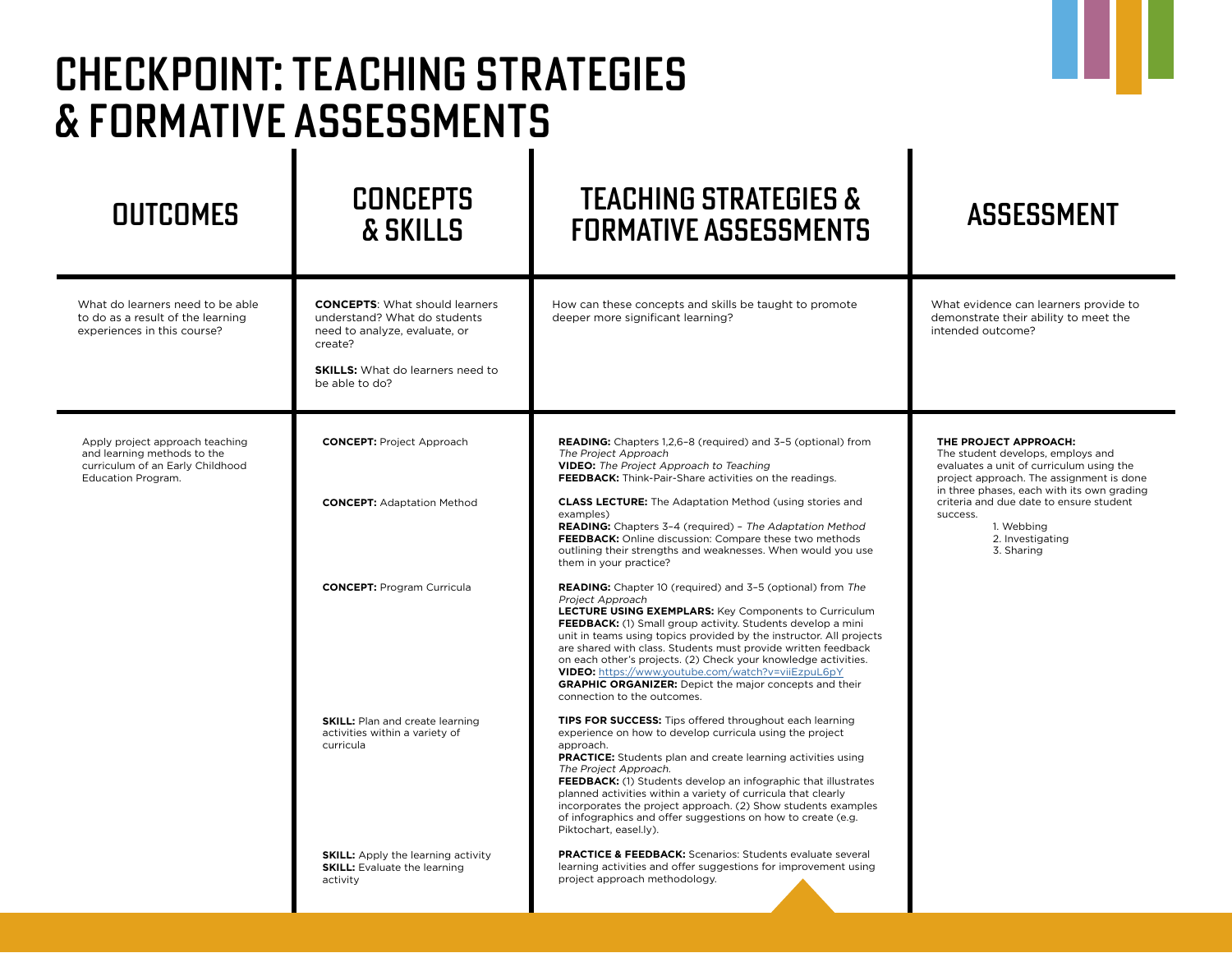

# FLEXIBLE LEARNING

Now that you have designed the main framework, you need to consider the flexible learning needs of your learners and consider the best environment for knowledge and skill development to take place. Some concepts might be taught using a variety of online resources such as videos and journals, while others might be more suitable in a classroom or lab environment. Sometimes it helps to include more than one option so content is represented in multiple ways. A good first step to deciding what content could be posted online is to revisit the teaching strategies and formative assessment section and highlight the sections that could be taught online.

EXAMPLES OF TEACHING **STRATEGIES** & FORMATIVE ASSESSMENT:

**READING:** Chapters 1,2,6–8 (required) and 3–5 (optional) from The Project Approach **VIDEO:** The Project Approach to Teaching **FEEDBACK:** Think-Pair-Share activities on the readings.

**CLASS LECTURE:** The Adaptation Method (using stories and examples)

**READING:** Chapters 3–4 (required) – The Adaptation Method

**FEEDBACK:** Online discussion: Compare these two methods outlining their strengths and weaknesses. When would you use them in your practice?

**READING:** Chapter 10 (required) and 3–5 (optional) from The Project Approach

**LECTURE USING EXEMPLARS:** Key Components to Curriculum

**FEEDBACK:** (1) Small group activity. Students develop a mini unit in teams using topics provided by the instructor. All projects are shared with class. Students must provide written feedback on each other's projects. (2) Check your knowledge activities.

**VIDEO:** https://www.youtube.com/ watch?v=viiEzpuL6pY

**GRAPHIC ORGANIZER:** Depict the major concepts and their connection to the outcomes.

**TIPS FOR SUCCESS:** Tips offered throughout each learning experience on how to develop curricula using the project approach.

**PRACTICE:** Students plan and create learning activities using The Project Approach.

**FEEDBACK:** (1) Students develop an infographic that illustrates planned activities within a variety of curricula that clearly incorporates the project approach. (2) Show students examples of infographics and offer suggestions on how to create (i.e. Piktochart, easel.ly).

**PRACTICE & FEEDBACK:** Scenarios: Students evaluate several learning activities and offer suggestions for improvement using project approach methodology.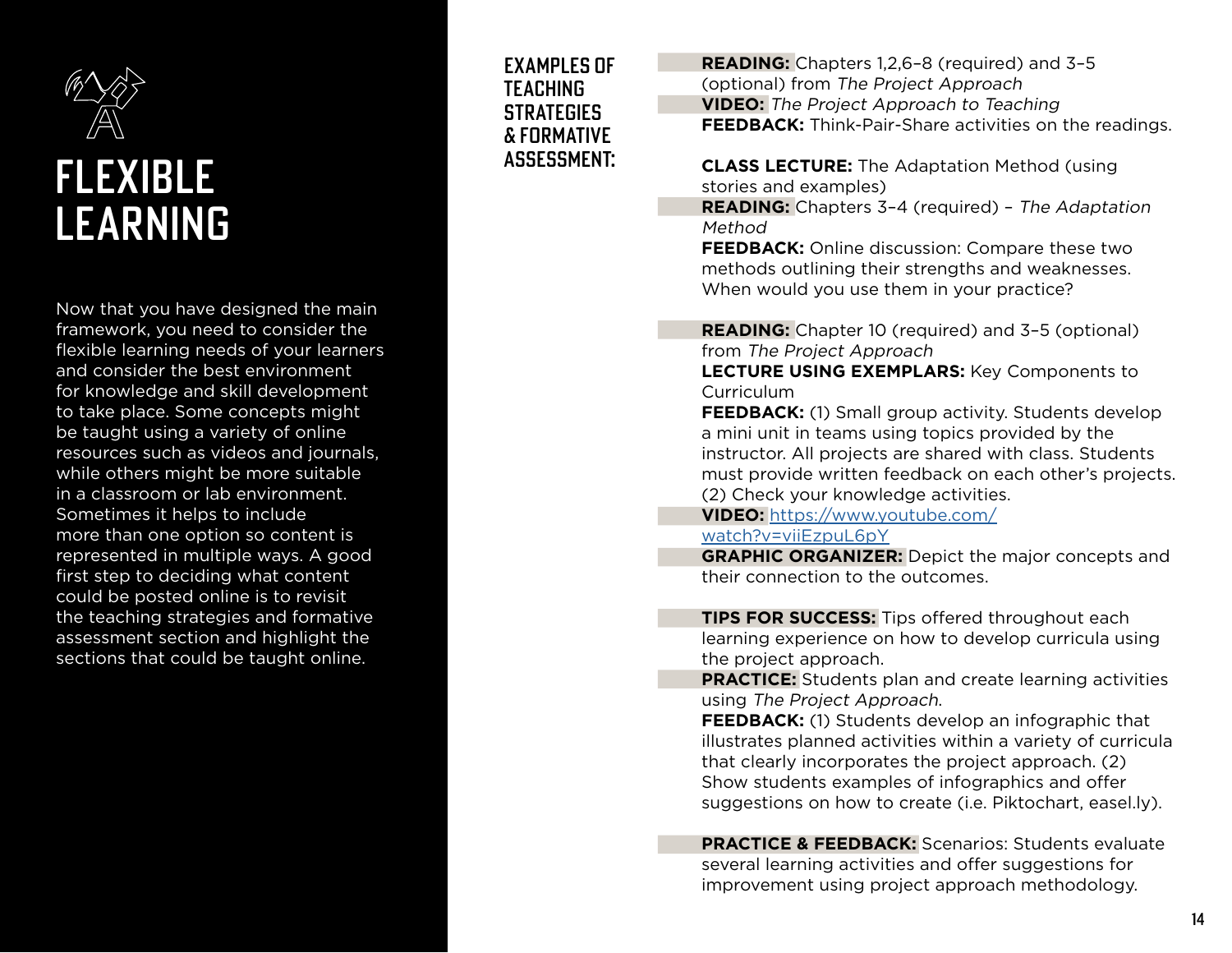

Now that you have completed your curriculum alignment framework, it's time to move forward with implementing any changes you may have made to your course. The following checklist should guide you with reflecting on the steps you might take to pursue your professional development needs.

The first column provides information on the departments you might contact for assistance. The second column is a guided reflection on your continual development as an instructor.



## COLLABORATIVE PARTNERSHIPS

Use this checklist to help you decide which departments, if any, you should contact for assistance.

### **REGISTRAR'S OFFICE**

• Do you need a specified learning environment (e.g. active learning lab classroom)? **Y N**

#### **CENTRE FOR TEACHING, LEARNING & INNOVATION Y N**

- Do you require training in any of the educational technology you identified in your instructional strategies section? □ □
- Do you require training in any of the teaching strategies or formative feedback you identified? □ □
- Do you require training in authentic assessment strategies? □ □
- Do you require help with any of the flexible learning options you identified? □ □
- Do you require help with blended (online and face-to-face) options for learning? □ □

**Y N**

### **LEARNING CAFE**

Do you require assistance in:

- Providing a host of instructional strategies and formative and summative assessment methods that offer student accessibility? □ □
- Providing multiple methods to stimulate interest and motivation for learning (storytelling, scenarios, guest speakers) □ □

If you check yes to any of these questions, consult your chair, colleague, or a curriculum specialist for feedback.

### **CONCEPTS & SKILLS Y N**

- □ □ Do you have new concepts that □ □ will help students achieve the intended outcome(s) that you would like to include?
	- Do you have new skills that will help students achieve the intended outcome(s) that you would like to include? □ □
	- Will the inclusion of a new concept or skill align with the intended outcome(s)? □ □
	- Should a new concept or skill replace or complement an existing concept or skill? □ □
	- How does including a new concept  $□ □$ or skill affect the flow of the current course?

#### **FEEDBACK AND EVALUATION Y N**

- Did you elicit any student feedback that suggests course changes are required? □ □
- While you taught the course, did you or a partner instructor note any required course changes? □ □
- Has industry feedback been elicited that suggests course changes are required? □ □
- Do you anticipate needing professional development or training to help you implement the changes? □ □

#### **GROWING AS AN INSTRUCTOR & IN YOUR FIELD Y N**

- Have you identified any Scholarship of Teaching & Learning (SoTL) opportunities related to your course? □ □
- Have you identified any possible opportunities for collaboration with industry related to your course? □ □
- Has industry feedback been elicited that suggests professional development or training is required on your part to continue providing excellence in instruction? □ □